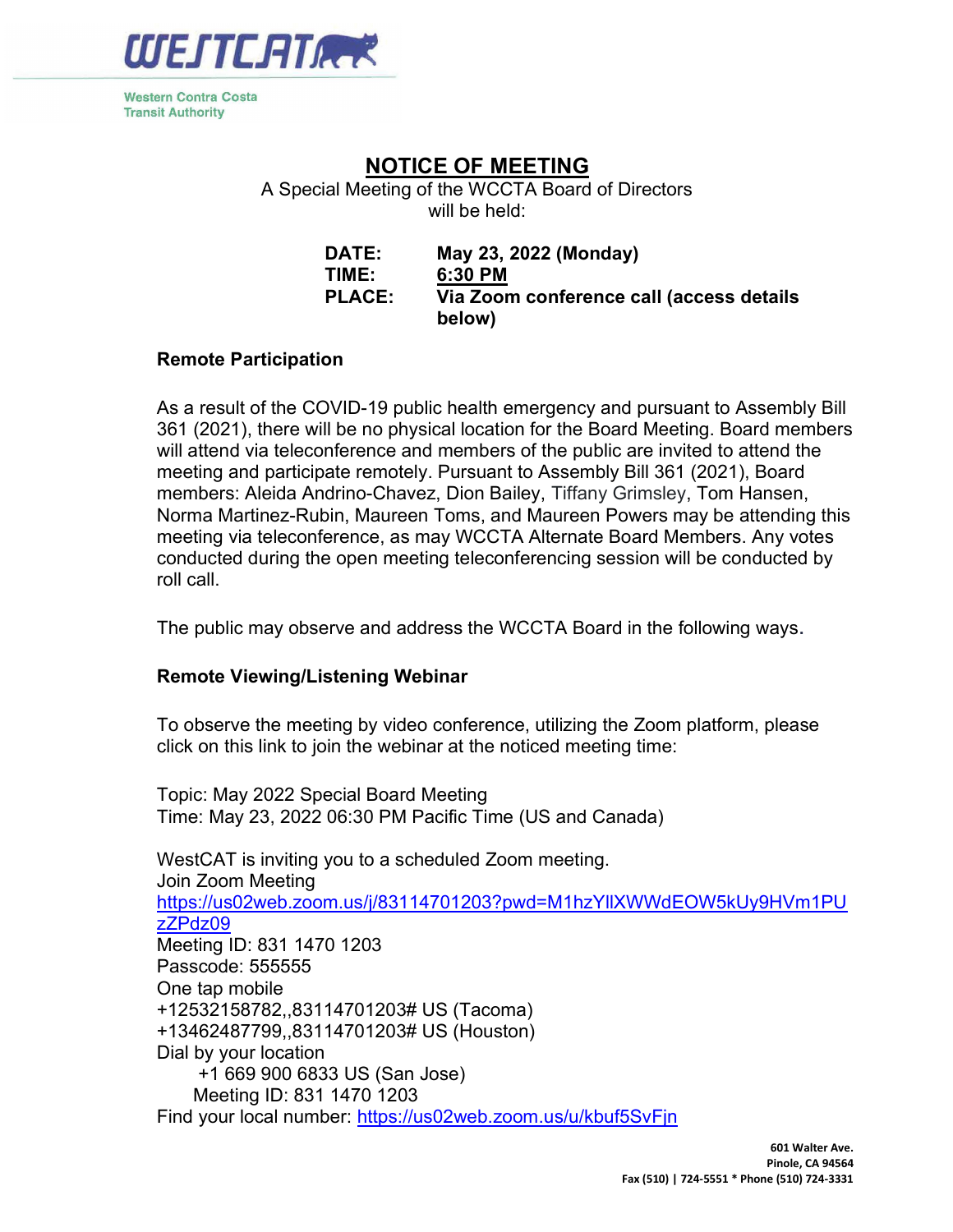#### Public Comment via Teleconference

Members of the public may address the Board during the initial public comment portion of the meeting or during the comment period for agenda items. Participants may use the chat function on Zoom or physically raise their hands to be recognized.

Public comments may be submitted via email to info@westcat.org. Please indicate in your email the agenda item to which your comment applies. Comments submitted before the meeting will be provided to the committee Directors before or during the meeting. Comments submitted after the meeting is called to order will be included in correspondence that will be provided to the full Board.

Americans With Disabilities Act: In compliance with the Americans With Disabilities Act of 1990, if you need special assistance to participate in a WCCTA Board Meeting or you need a copy of the agenda or the agenda packet in an appropriate alternative format, please contact the WestCAT Administrative Office at (510) 724-3331. Notification at least 48 hours before the meeting or time when services are needed will assist the Authority staff in assuring that reasonable arrangement can be made to provide accessibility to the meeting or service.

## AGENDA

- A. CALL TO ORDER, ROLL CALL
- B. APPROVAL OF AGENDA

#### C. PUBLIC COMMUNICATIONS

This is the time for members of the public to bring up with the Board of Directors matters of general interest that are not on the agenda. In accordance with provisions of the Brown Act, the Board will automatically refer to staff any matters that are brought before them at this time, and the matter may be placed on a future agenda. The time limit is 3 minutes and is subject to modification by the Chair.

#### 1.0 CLOSED SESSION (Pursuant to Section 54957(b) of the Ralph M. Brown Act)

 Closed Session—Public Employment (Gov. Code §54957(b)) Position: General Manager

### 2.0 RECONVENE TO OPEN SESSION

Report of Actions Taken During Closed Session

#### 3.0 ADJOURNMENT

- \* Enclosures<br>^^ To Be Distri
- To Be Distributed Separately